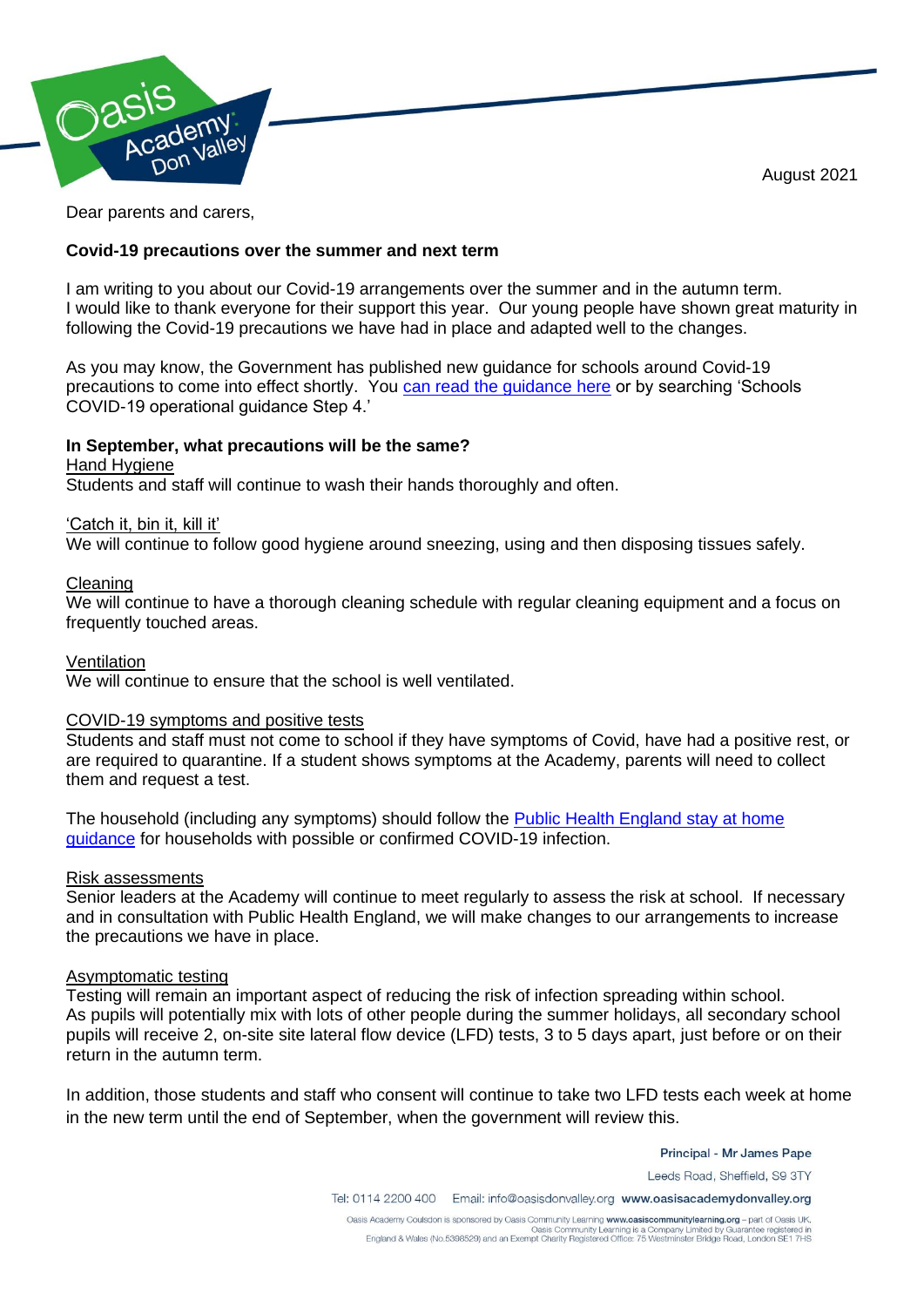

Staff and students with a positive LFD test result should self-isolate in line with the stay-at-home guidance. They will also need to get a free PCR test to check if they have COVID19. Whilst awaiting the PCR result, they should continue to self-isolate.

If the PCR test is taken within 2 days of the positive LFD test, and is negative, it overrides the self-test LFD test and the pupil can return to school, as long as the individual doesn't have COVID-19 symptoms.

### **In September, what precautions are changing?**  Bubbles

The government's new advice explains that they are no longer recommending that it is necessary to keep children in consistent groups (or bubbles). This means that assemblies will be able to resume, lunch service can return to something like normal, and that the pupils will be able to use all the subjectspecific classrooms.

We will spend some time over the summer considering what will work best around pupils moving around the academy. It is a requirement of the new guidance that we can quickly move back to bubbles should positive cases rise within the academy or in our local community.

### Tracing close contacts and isolation

After the 19<sup>th</sup> July schools are no longer responsible for contact tracing. Instead, NHS Test and Trace will contact the family of the pupil with a confirmed case to identify who they have been in close contact with.

In addition, from September children under the age of 18 will not be required to self-isolate if they are a close contact of a confirmed case. Instead, they will be contacted by NHS Test and Trace and advised to take a PCR Test.

#### Face coverings

From September, the Government have explained that face coverings will no longer be advised for pupils, staff, and visitors either in classrooms or in communal areas.

We know however that staff, visitors, and older pupils may still want to continue to wear a face covering.

Those who chose to wear a face covering must follow the safety guidance around how to put one on and take one off safely.

It is a requirement of the new guidance that we can quickly move back to wearing face coverings should positive cases rise within the academy or in our local community and Public Health England advise us to. As ever this is a lot of information, but we wanted to provide you with a full update. We are of course pleased that some of the COVID-19 precautions are reducing, however we will only open safely if everyone continues to take the pandemic seriously.

Principal - Mr James Pape

Leeds Road, Sheffield, S9 3TY

Tel: 0114 2200 400 Email: info@oasisdonvalley.org www.oasisacademydonvalley.org

Oasis Academy Coulsdon is sponsored by Oasis Community Learning www.oasiscommunitylearning.org - part of Oasis UK. Oasis Community Learning is a Company Limited by Guarantee registered in<br>England & Wales (No.5398529) and an Exempt Charity Registered Office: 75 Westminster Bridge Road, London SE1 7HS